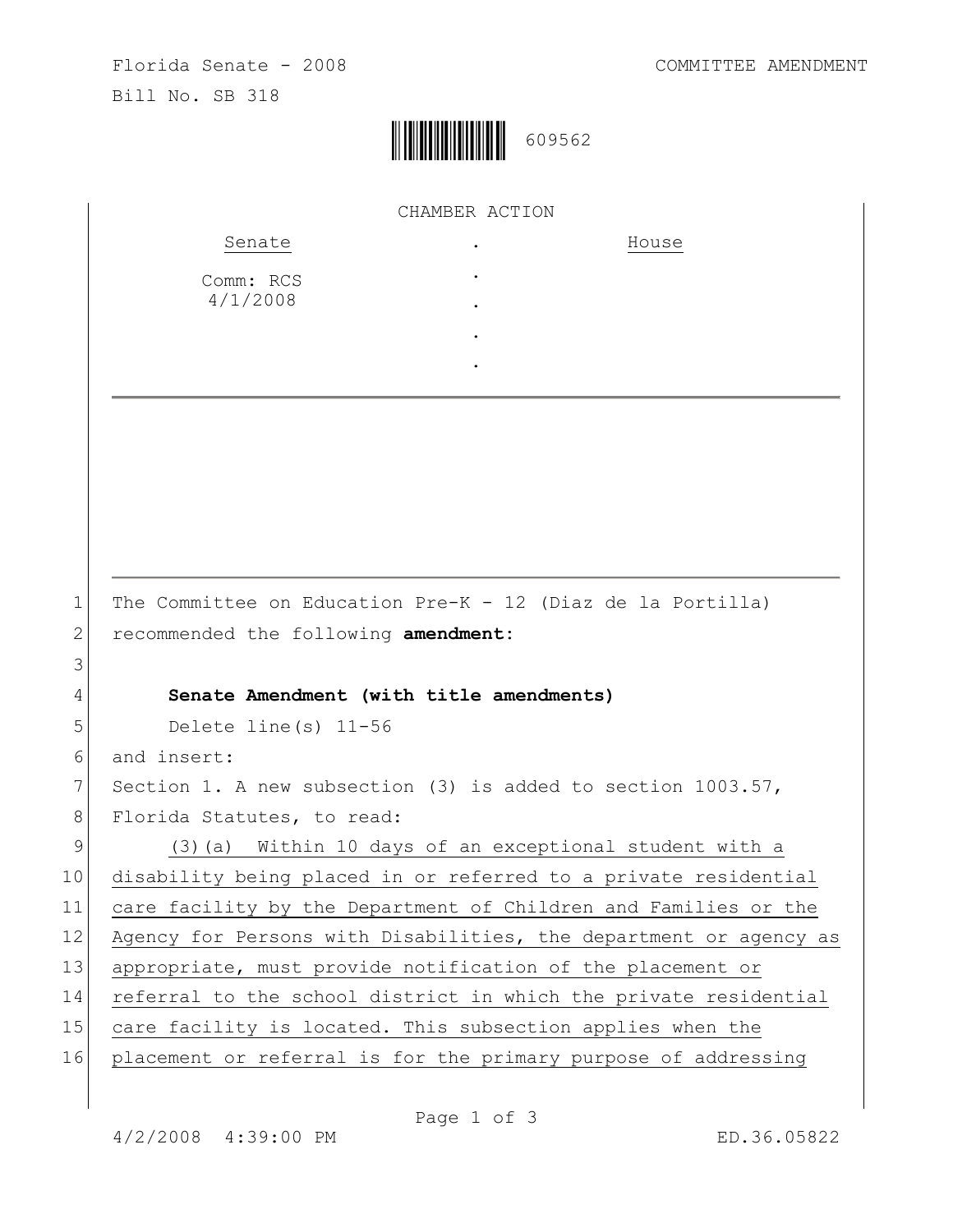Florida Senate - 2008 COMMITTEE AMENDMENT Bill No. SB 318



| 17 | residential or other non-educational needs and the placement or   |
|----|-------------------------------------------------------------------|
| 18 | referral crosses school district lines.                           |
| 19 | (b) Within ten days of receiving the notification, the            |
| 20 | school district in which the private residential care facility is |
| 21 | located must review the student's individual educational plan to  |
| 22 | determine if the student may benefit from instruction provided by |
| 23 | the school district or by a provider or facility under contract   |
| 24 | with the school district. The school district shall provide       |
| 25 | educational instruction to the student, contract with another     |
| 26 | provider or facility to provide the educational instruction,      |
| 27 | contract with the private residential care facility in which the  |
| 28 | student resides to provide the educational instruction to the     |
| 29 | student, or decline to provide or contract for educational        |
| 30 | instruction. If the school district declines to provide or        |
| 31 | contract for the educational instruction, the school district in  |
| 32 | which the student was enrolled prior to the placement in or       |
| 33 | referral to the private residential care facility shall provide   |
| 34 | or contract for the educational instruction to the student. The   |
| 35 | school district that provides educational instruction or          |
| 36 | contracts to provide educational instruction shall report the     |
| 37 | student for funding purposes under s. 1011.62.                    |
| 38 | (And redesignate subsequent section)                              |
| 39 |                                                                   |
| 40 | And the title is amended as follows:                              |
| 41 | Delete line (s) $2-7$                                             |
| 42 | and insert:                                                       |
| 43 | An act relating to exceptional students; amending s.              |
| 44 | 1003.57, F.S.; requiring notification to school districts         |
| 45 | by the Department of Children and Family Services and the         |
| 46 | Agency for Persons with Disabilities under certain                |
|    | Page 2 of 3                                                       |

4/2/2008 4:39:00 PM ED.36.05822